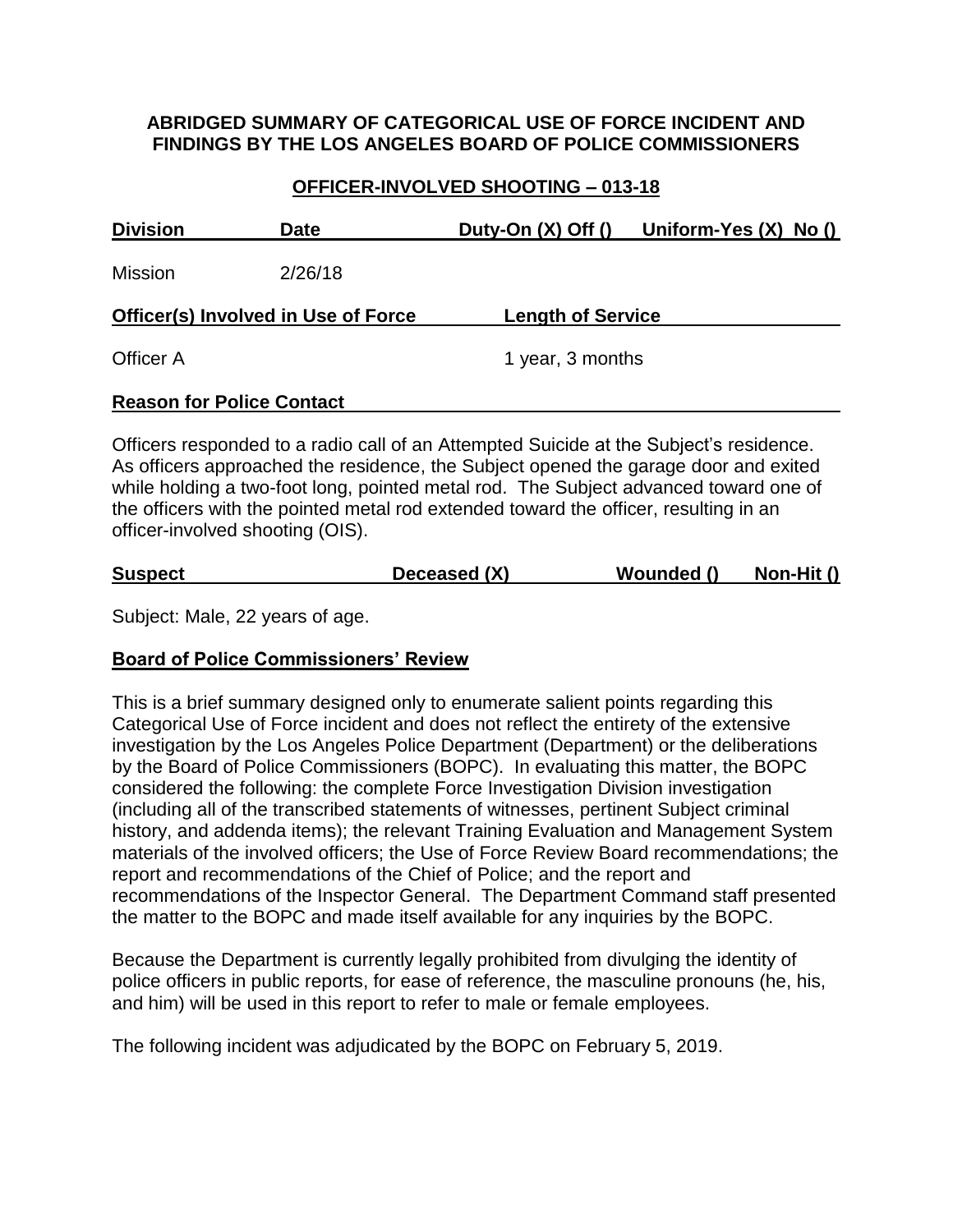#### **Incident Summary**

The Subject called 911, Communications Division (CD), and stated that he was at his residence, he had a handgun and a knife, and he was going to shoot himself. He further stated that his mother was asleep in the residence and he was also in possession of a sword. CD broadcast the call as an attempted suicide and stated that the person reporting (PR) was armed with a handgun and a knife.

Officers A and B advised CD that they would respond. CD confirmed with Officers A and B that they had a beanbag shotgun with them.

Officers A and B had been assigned as partners for approximately three months; Officer A was a probationer, and Officer B was his Field Training Officer (FTO). They had previously discussed tactics with regard to contact and cover, and had discussed scenarios regarding armed suspects.

Officers C, D, E, and F advised CD they would also respond to the residence to back-up the primary unit.

Officer A activated his emergency equipment and responded with lights and sirens (Code Three) to the location. A review of Body Worn Video (BWV) captured Officer B reading the comments of the call as they responded to the location, and advising Officer A that the Subject was armed with a sword and a gun. As they continued to respond to the call, Officer B explained to Officer A that they were not going to take any chances and that they would deal with the threat first. Officer B further advised that one officer should take on the role of contact and the other officer should take on the role of cover, although he did not designate who would take on which role.

Upon arrival at the location, Officer A parked the officers' police vehicle behind Officers C and D, who had arrived shortly before them. The Officers parked several houses away from the location.

As Officers A and B exited their police vehicle, Officer B told Officer A to take the TASER.

Officer B began to walk toward the location and directed Officers C and D to get a beanbag shotgun. Nothing further was said to Officers C and D at that time by Officer B. Officer B unholstered his service pistol and held it down to his right side with one hand as he walked toward a tree, located in front of the Subject's residence.

Review of the officers' BWV showed that Officers A and B deployed behind a tree located on the parkway of the Subject's residence. Officer B conferred with Officer A and verified they were at the correct location. Officer A recognized the location from a previous call for service and informed Officer B that he had previously responded to the location and was familiar with the Subject.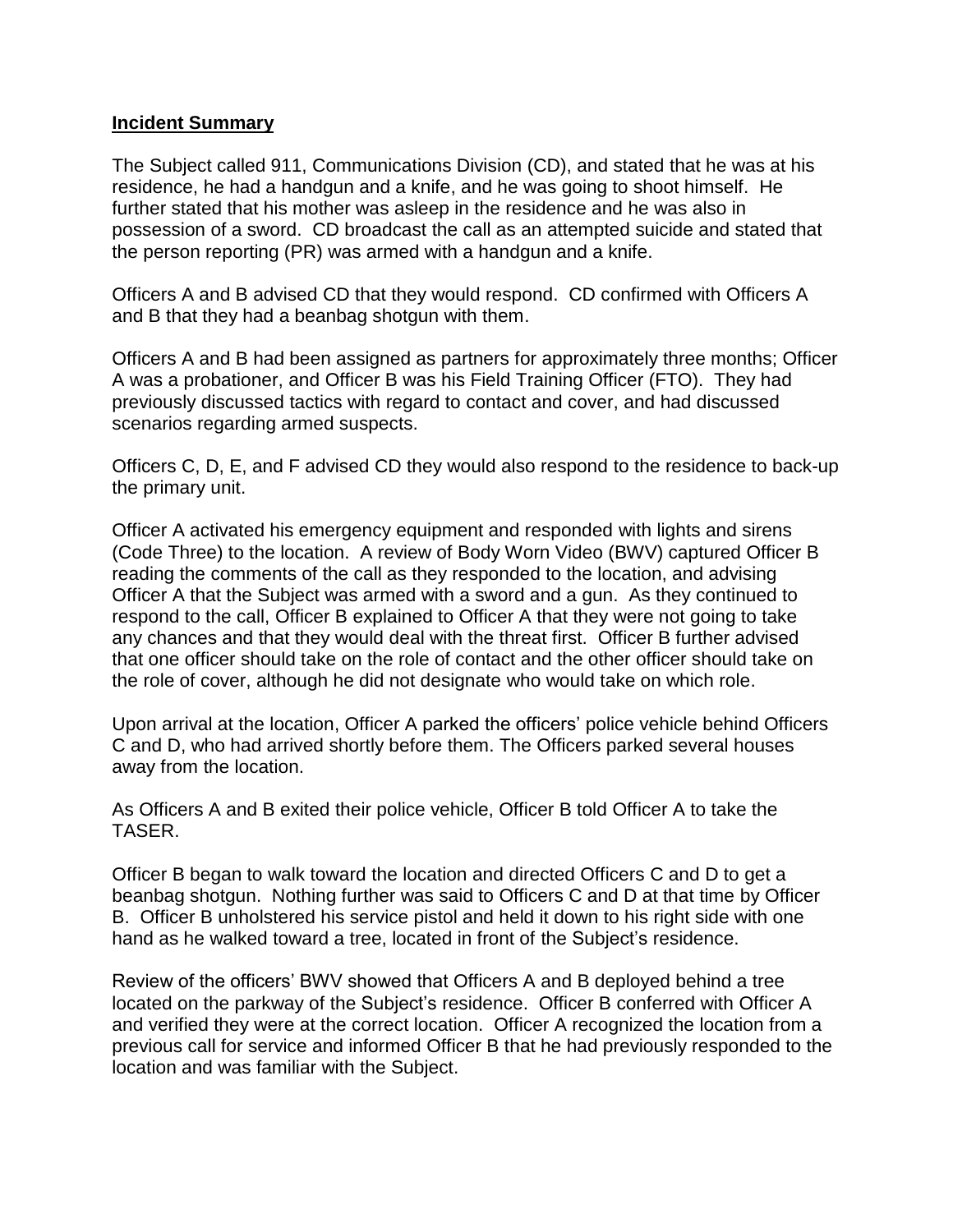Officer B replied that he was not going to take any chances. According to Officer B, he identified two points of cover – a large tree and a concrete block mailbox located on the parkway near the curb, close to the driveway.

The garage door of the residence began to open. Officer B directed Officer A to stay at the tree for cover as he redeployed to the mailbox.

At the same time, the Subject ducked under the garage door and stepped into the driveway holding a pointed metal rod, approximately two feet in length, in his right hand, and a white cloth in his left hand. It was later determined that the white cloth in the Subject's hand was covering a can opener.

The Subject held the metal rod with the tip pointed down and walked down the driveway, toward Officer B. The Subject walked slowly along the driver's side of a vehicle parked in the driveway. Officer B remained behind the mailbox for cover and held his service pistol in a two-handed, low-ready position. BWV shows that Officer B gave the Subject commands for the Subject to show him his hands. The Subject did not comply and continued to walk toward Officer B. Officer B immediately shouted, to the Subject, "Drop it! Drop it."

Officer C told Officer D to move up when the Subject exited the garage. Officer D chambered one beanbag round and ran up to the right side of Officer A.

At the same time, Officers E and F arrived at the scene. Officer E was the driver and parked their police vehicle near the Subject's residence.

Officers E and F exited their vehicle, and Officer E unholstered his TASER. Officer E ran on the sidewalk toward the tree that Officer A was standing near and pointed his TASER at the Subject. Simultaneously, Officer F unholstered his TASER and ran in the middle of the street behind Officers C and D, in the direction of the Subject.

The Subject briefly stopped near the driver's side rear door of the vehicle parked in the driveway after Officer B gave him three separate commands to drop the weapon. The Subject paused, looked in Officer B's direction, then looked toward Officer A. Officer B again shouted for the Subject to, "Drop it." The Subject looked in Officer B's direction and suddenly began to move quickly toward him with the tip of the metal rod held in a 45-degree angle toward Officer B. Officer B again shouted, "Drop it!" as he moved backwards to redeploy.

Simultaneously, Officer E advised the other officers he had a TASER as he ran toward the tree that Officer A was using as cover. As Officer E reached the side of the tree, he discharged the TASER toward the Subject. The TASER darts did not make contact with the Subject. According to Officer E, due to the exigency of the situation he was unable to give the Subject a warning.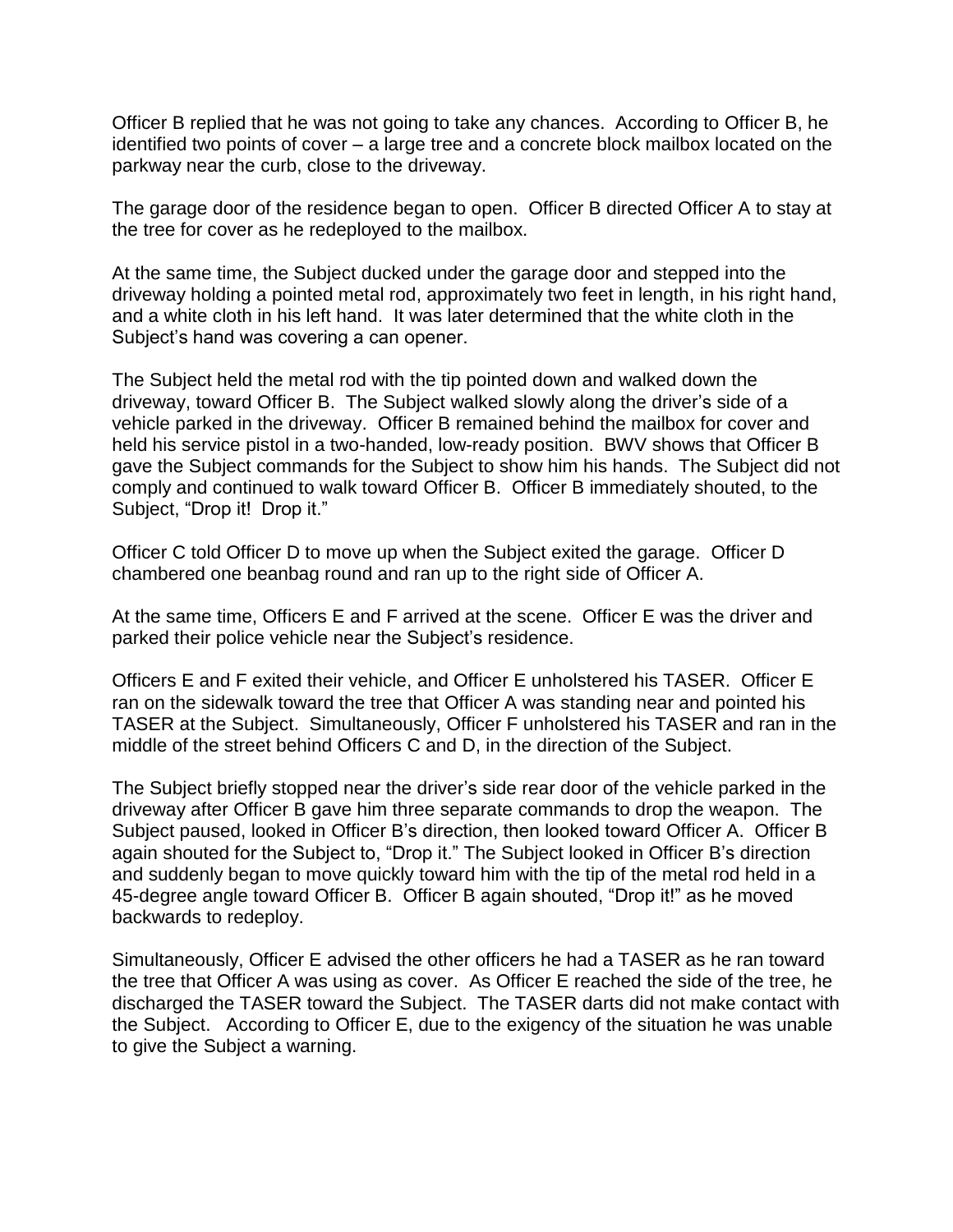Officer D took a position slightly in front of Officer A and to his right out of his line of fire with the beanbag shotgun. Officer D fired the beanbag shotgun at the Subject twice, missing on both occasions.

Fearing the Subject was about to stab Officer B with the pointed metal rod, Officer A, from a right-hand shooting position, fired one round at the Subject in order to prevent Serious Bodily Injury (SBI) or death to Officer B. The Subject immediately fell to the ground.

Officer B immediately requested a Rescue Ambulance (RA) for the Subject. After the OIS, Officers E and F holstered their TASERS and unholstered their service pistols.

According to D, he was directed to secure his beanbag shotgun. Officer D walked to his vehicle, downloaded the beanbag shotgun and secured it in the shotgun rack. He then returned to the officers who were standing by to conduct a search of the residence. Officer D unholstered his pistol and was designated as the point officer on the entry team.

Sergeant A arrived at scene and was briefed by Officer B. Officer B informed Sergeant A that Officer A had discharged his weapon and advised him that the residence had not been cleared. Sergeant A assumed the role of Incident Commander (IC) at this time.

Officer B directed the officers to handcuff the Subject. Officer F holstered his pistol and approached the Subject, as Officers A and B held their pistols in a two-handed, low- ready position to cover the Subject as the officers approached to handcuff him. The pointed metal rod was still near the Subject's hand. Officer F picked up the pointed metal rod and tossed it so that he would not be harmed while handcuffing the Subject. Sergeant A was managing the handcuffing and kicked the pointed metal rod away from the officers. Officer F turned the Subject to his right side and handcuffed him. Officers A and B then holstered their pistols.

Sergeant B arrived at the scene and met with Sergeant A. Sergeant A briefed Sergeant B regarding the circumstances of the OIS. Sergeant B then obtained a Public Safety Statement from Officer A and monitored him. Sergeant B took on the role as IC.

Sergeant A assembled a search team to ascertain if there were any victims in the residence due to the comments of the call. The search team contacted the Subject's mother, who had been asleep and established that she was unharmed.

Los Angeles Fire Department personnel arrived at the location and pronounced the Subject as deceased at the scene.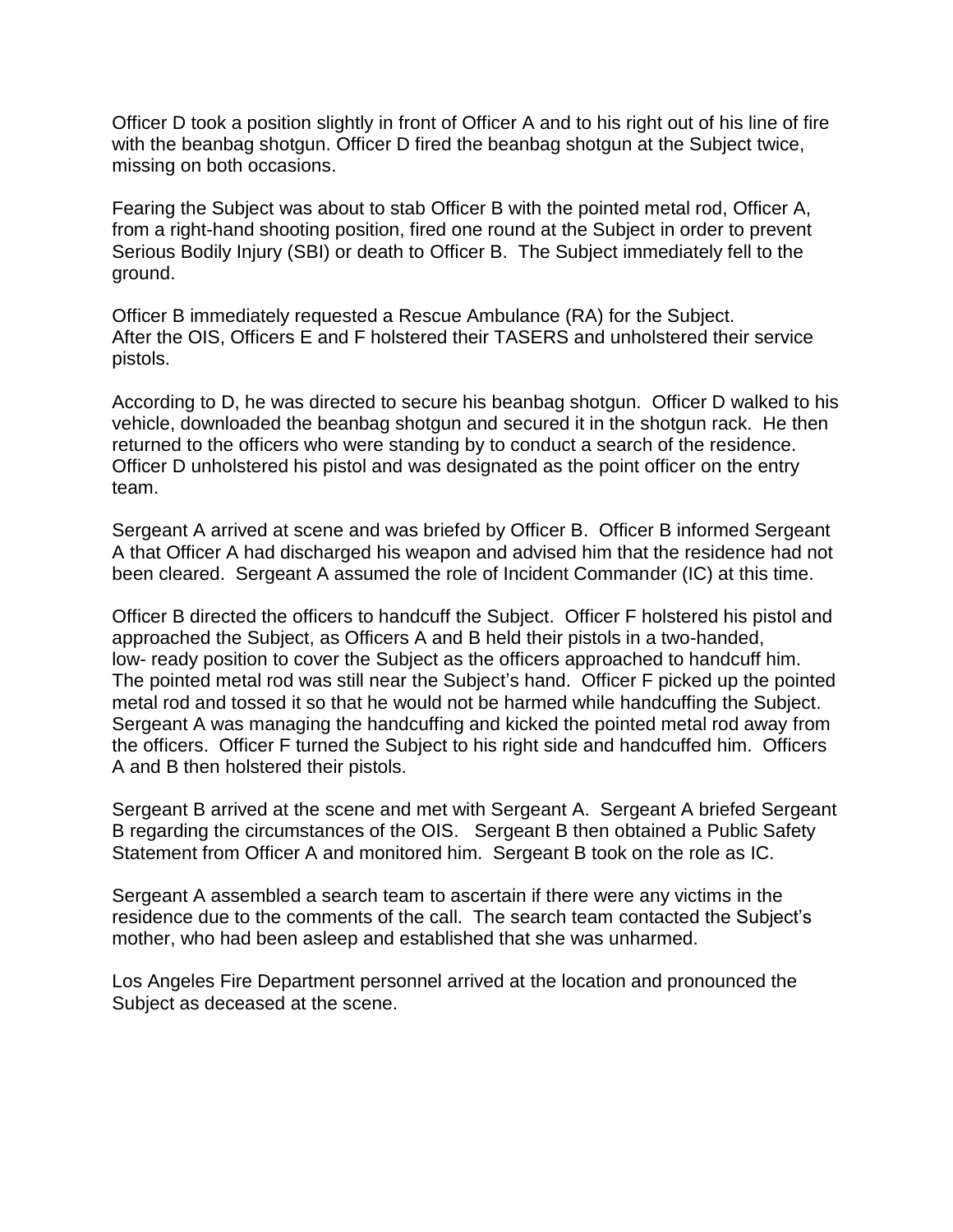# **Los Angeles Board of Police Commissioners' Findings**

The BOPC reviews each Categorical Use of Force incident based upon the totality of the circumstances, namely all of the facts, evidence, statements and all other pertinent material relating to the particular incident. In every case, the BOPC makes specific findings in three areas: Tactics of the involved officer(s); Drawing/Exhibiting of a firearm by any involved officer(s); and the Use of Force by any involved officer(s). Based on the BOPC's review of the instant case, the BOPC made the following findings:

# **A. Tactics**

The BOPC found Officers A, C, D, E, and F 's tactics to warrant a Tactical Debrief and Officer B's tactics to warrant an Administrative Disapproval.

# **B. Drawing/Exhibiting**

The BOPC found Officers A, B, C, E, and F's drawing and exhibiting of a firearm to be in policy.

# **C. Lethal Use of Force**

The BOPC found Officers A's lethal use of force to be in policy.

## **Basis for Findings**

In making its decision in this matter, the Commission is mindful that every "use of force by members of law enforcement is a matter of critical concern both to the public and the law enforcement community. It is recognized that some individuals will not comply with the law or submit to control unless compelled to do so by the use of force; therefore, law enforcement officers are sometimes called upon to use force in the performance of their duties. It is also recognized that members of law enforcement derive their authority from the public and therefore must be ever mindful that they are not only the guardians, but also the servants of the public. The Department's guiding value when using force shall be reverence for human life. Officers shall attempt to control an incident by using time, distance, communications, and available resources in an effort to de-escalate the situation, whenever it is safe and reasonable to do so. When warranted, Department personnel may objectively use reasonable force to carry out their duties. Officers who use unreasonable force degrade the confidence of the community we serve, expose the Department and fellow officers to legal and physical hazards, and violate the rights of individuals upon whom unreasonable force is used. Conversely, officers who fail to use force when warranted may endanger themselves, the community and fellow officers." (Use of Force Policy, Los Angeles Police Department Manual.)

The Commission is cognizant of the legal framework that exists in evaluating use of force cases, including the United States Supreme Court decision in Graham v. Connor, 490 U.S. 386 (1989), that: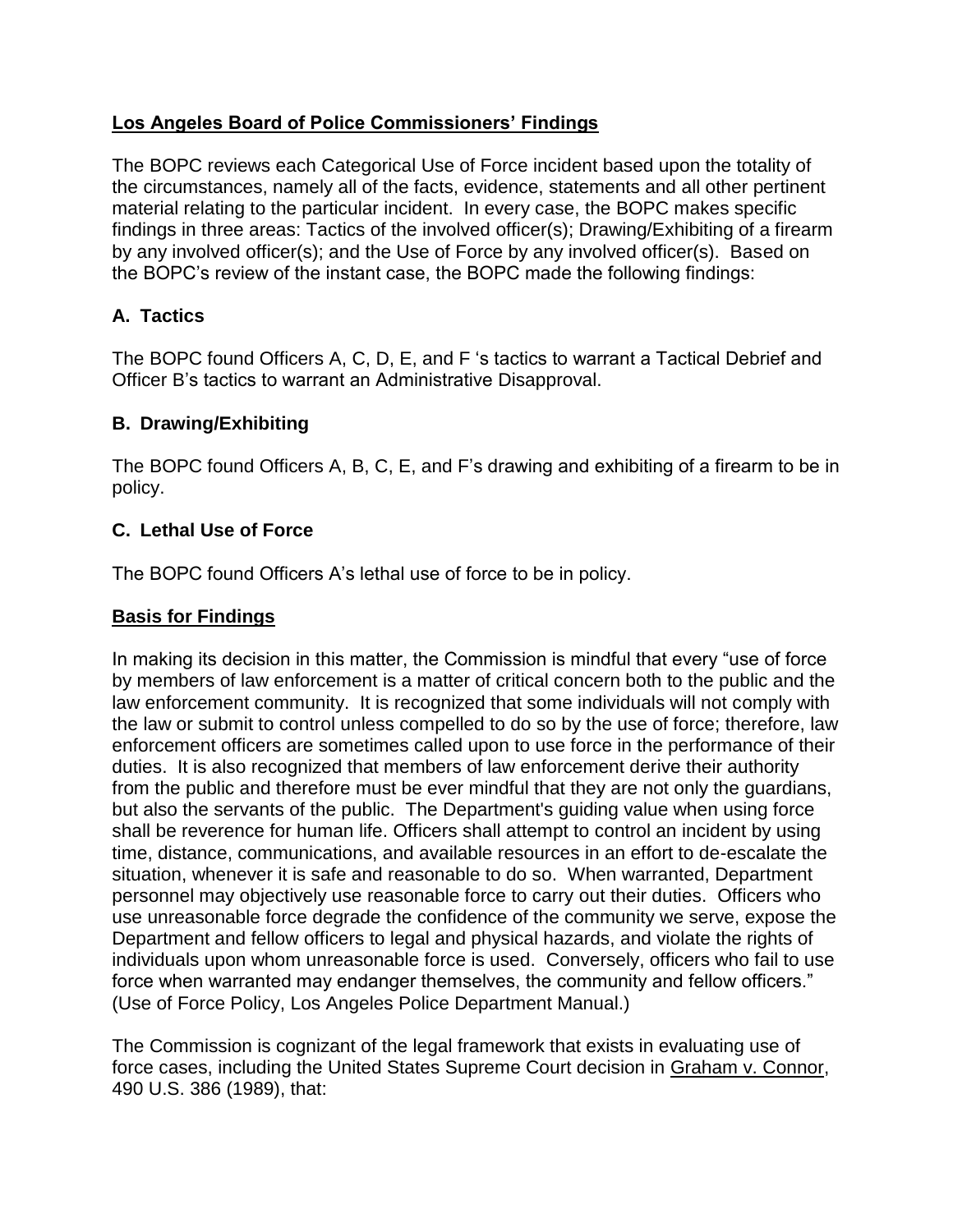"The reasonableness of a particular use of force must be judged from the perspective of a reasonable officer on the scene, rather than with the 20/20 vision of hindsight. The calculus of reasonableness must embody allowance for the fact that police officers are often forced to make split-second judgments – in circumstances that are tense, uncertain and rapidly evolving – about the amount of force that is necessary in a particular situation."

The Commission is further mindful that it must evaluate the actions in this case in accordance with existing Department policies. Relevant to our review are Department policies that relate to the use of force:

Law enforcement officers are authorized to use deadly force to:

- Protect themselves or others from what is reasonably believed to be an imminent threat of death or serious bodily injury; or
- Prevent a crime where the subject's actions place person(s) in imminent jeopardy of death or serious bodily injury; or
- Prevent the escape of a violent fleeing felon when there is probable cause to believe the escape will pose a significant threat of death or serious bodily injury to the officer or others if apprehension is delayed. In this circumstance, officers shall to the extent practical, avoid using deadly force that might subject innocent bystanders or hostages to possible death or injury.

The reasonableness of an Officer's use of deadly force includes consideration of the officer's tactical conduct and decisions leading up to the use of deadly force. (Use of Force Policy, Los Angeles Police Department Manual.)

An officer's decision to draw or exhibit a firearm should be based on the tactical situation and the officer's reasonable belief that there is a substantial risk that the situation may escalate to the point where deadly force may be justified. (Los Angeles Police Department Manual.)

Tactical de-escalation involves the use of techniques to reduce the intensity of an encounter with a suspect and enable an officer to have additional options to gain voluntary compliance or mitigate the need to use a higher level of force while maintaining control of the situation. Tactical de-escalation does not require that an officer compromise his or her safety or increase the risk of physical harm to the public. De-escalation techniques should only be used when it is safe and prudent to do so. (Tactical De-Escalation Techniques, October 2016.)

- During its review of the incident, the BOPC considered the following:
	- **1. Utilization of Cover**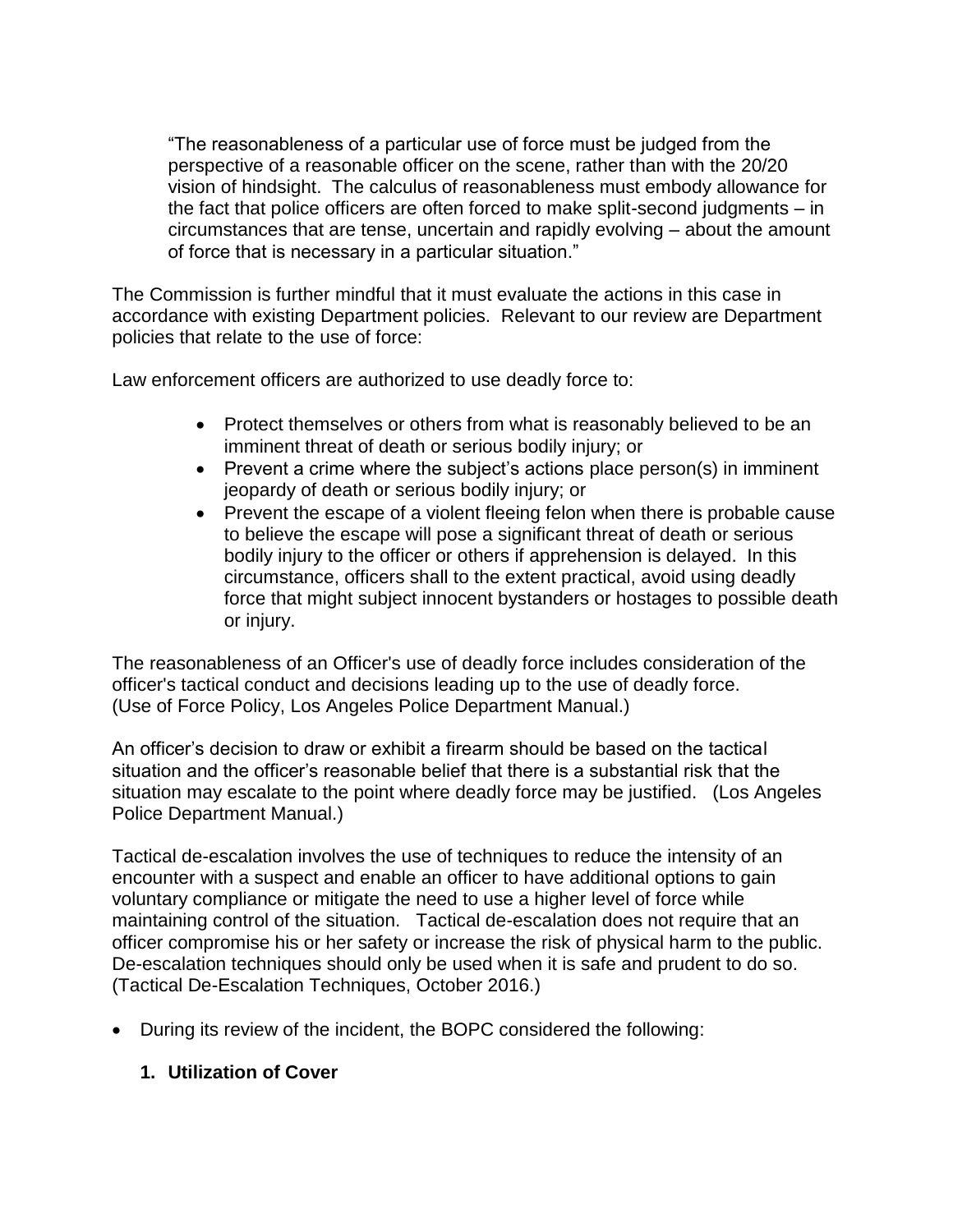Officer B moved from a position of cover behind a large tree to another position of cover at the concrete block mailbox in front of the Subject's residence.

The utilization of cover coupled with distance enables an officer to confront an armed suspect while simultaneously minimizing the officers' exposure. As a result, the overall effectiveness of a tactical incident can be enhanced while also increasing an officer's tactical options.

In this case, Officer B moved closer to the residence, while knowing the comments of the radio call indicated the Subject was armed with a handgun, a knife, and a sword. While the concrete block mailbox afforded Officer B cover, it is preferred that Officer B assume a position of cover at a greater distance from the location, thus increasing his tactical advantage.

#### **2. Tactical Plan/Communication**

Prior to their arrival at the call location, Officers A and B (a probationer and Field Training Officer, respectively) had been provided with the information that the Subject was in possession of a handgun, a knife, and a sword, and that he intended to shoot himself. The available evidence establishes that the officers did not develop an effective plan based on the information known to them. While en route to the call, Officer B advised Officer A that they were "not going to take any chances," and that they would "handle the threat first and broadcast later." Officer B further advised Officer A to "take his time" and that one of them would be contact and one would be cover. Officer B did not indicate, however, who would be the contact officer or who would be the cover officer; nor was there any further discussion as to what actions the officers might take to handle the call.

When Officers A and B arrived at the call, another unit was already present. The officers on scene had, between them, sufficient resources to mount a coordinated approach to the residence, including the deployment of less-lethal options and lethal cover. Based on the information the officers had received, they were responding to a potentially high-risk situation. The formulation of a plan by which they would coordinate and effect their approach to the situation facing them would have been both preferable and consistent with Department tactical training.

Upon his arrival at the scene, Officer B told Officer A to take the TASER, and he then directed the first unit on scene (Officers C and D) to "grab the beanbag." No further attempts to plan or coordinate the officers' response occurred. Officer B then walked toward the Subject's residence. By walking ahead of the other officers and ultimately assuming a position in close proximity to the residence, Officer B gave up available distance.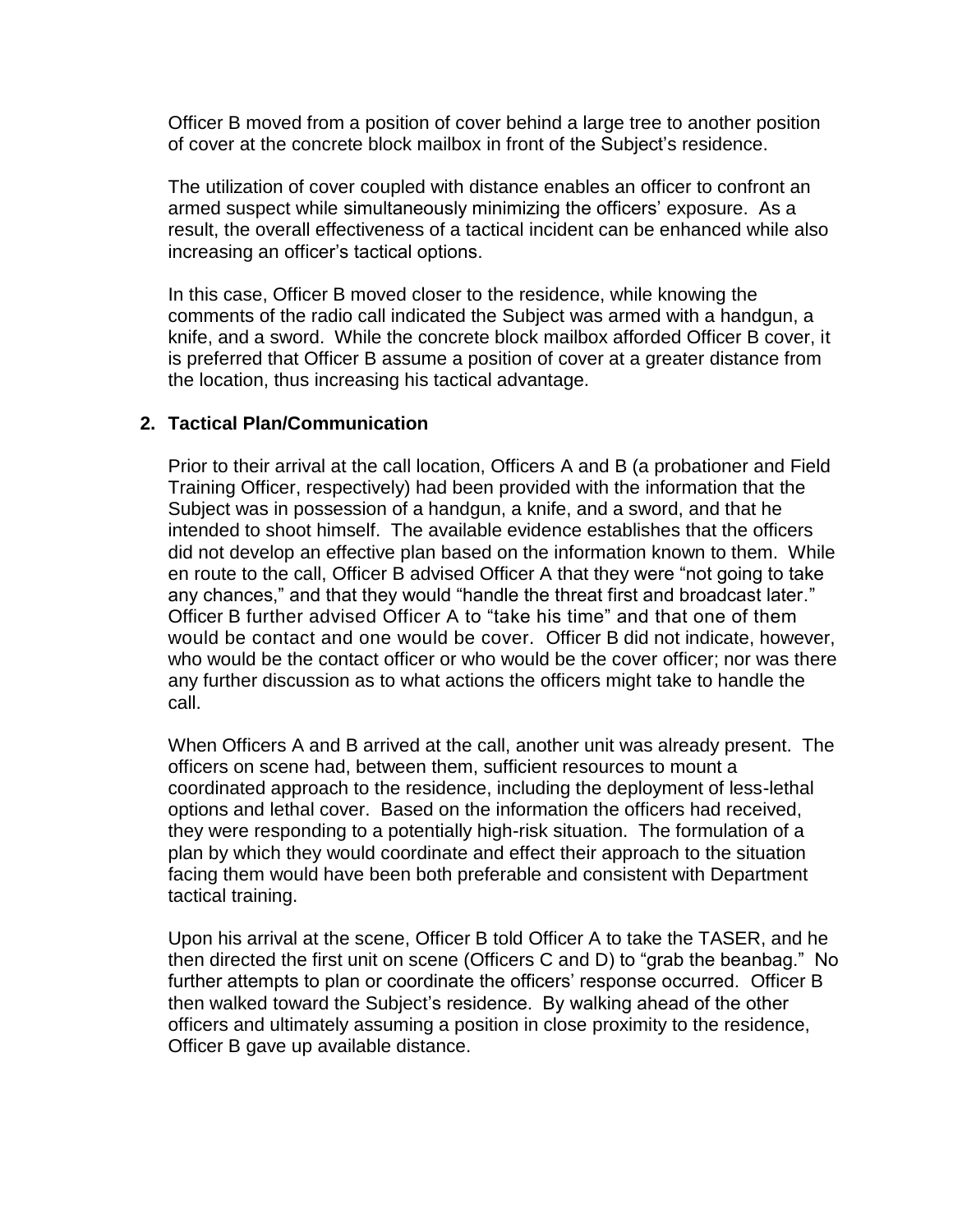Officer B's actions of approaching the residence ahead of other on-scene officers and without effective coordination, placed him at a significant tactical disadvantage. A result of this disadvantage was realized when the Subject emerged from the residence, and Officer B rapidly found himself exposed to the threat presented by the Subject while the beanbag-equipped officer was not yet in a position to effectively engage with his less-lethal weapon.

The BOPC noted that while Officer B's sense of urgency to ensure the safety of the Subject and the occupant within the residence was reasonable, he did so at the expense of formulating a coordinated response with the additional officers that responded. In its review of this matter, the BOPC did not identify evidence to justify Officer B's decision to forgo coordination with the other officers. Rather, the information provided to the officers regarding the nature of the call underscored the need to follow de-escalation training by communicating with other on-scene officers to plan a coordinated approach, thereby maximizing the potential tactical advantage provided by available resources.

Officers B's above-described failures to effectively plan, communicate, and coordinate with on-scene resources before approaching the residence constituted a substantial deviation, without justification, from the Department's tactical training.

- The BOPC also considered the following:
	- 1. Non-Conflicting Simultaneous Commands

The investigation revealed that several officers gave simultaneous commands to the Subject during the incident. Although the commands were non-conflicting, the officers were reminded that simultaneous commands can sometimes lead to confusion and non-compliance.

2. TASER Target Areas/Optimal Range

The investigation revealed that Officer E aimed at the Subject's center mass area when he discharged the TASER from approximately 19 feet. Officer E was to be reminded that the optimal TASER target areas are the navel or belt-line and the optimal range for the TASER is 7-15 feet.

3. Preservation of Evidence

The investigation revealed that Officer D downloaded the beanbag shotgun instead of leaving it in the condition it was, post-OIS. It is preferred that weapon systems utilized be left undisturbed until FID investigators can properly document and process the scene.

4. Situational Awareness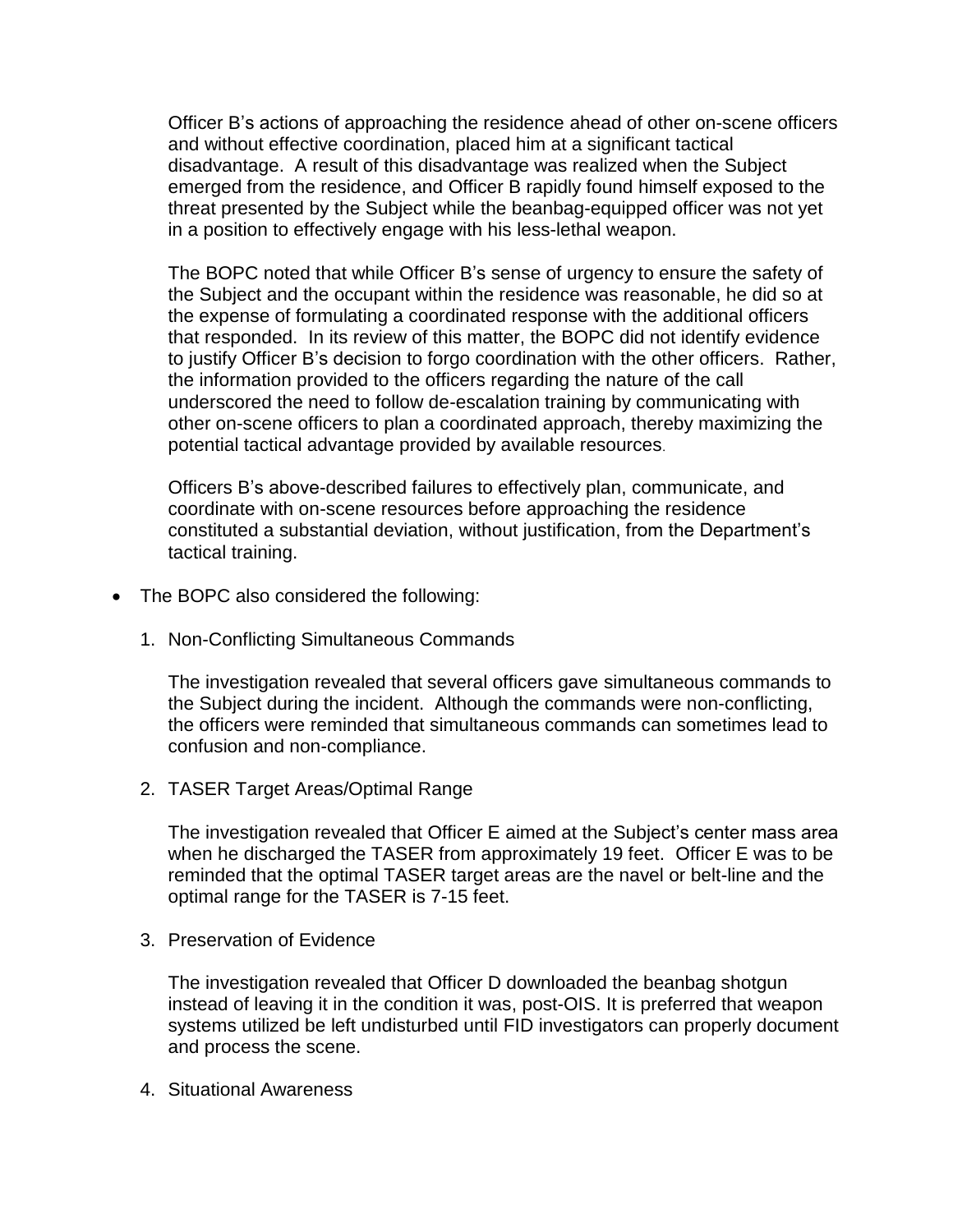A review of Officer D's BWV, following the OIS, captured Officer C with his hands in his pants pockets, standing between Officers A and D. The expectation of a Field Training Officer at the scene of a critical incident is to provide command and control through direction and leadership. In this case, the Subject had not been handcuffed or searched and was possibly still a threat. Furthermore, the residence had not been cleared or secured. Officer C was reminded of the importance of maintaining situational awareness and a position of advantage until the scene has been stabilized.

• The evaluation of tactics requires that consideration be given to the fact that officers are forced to make split-second decisions under very stressful and dynamic circumstances. Tactics are conceptual and intended to be flexible and incidentspecific, which requires that each incident be looked at objectively and the tactics be evaluated based on the totality of the circumstances.

Each tactical incident also merits a comprehensive debriefing. In this case, there were identified areas where improvement could be made. A Tactical Debrief is the appropriate forum for the involved personnel to discuss individual actions that took place during this incident.

The BOPC found Officers A, C, D, E, and F 's tactics to warrant a Tactical Debrief.

#### **B. Drawing/Exhibiting**

• According to Officer A, based on the radio call involving weapons and mental illness, Officer A drew his service pistol as he approached the target location because he believed the situation could escalate to the point where he may need to use deadly force.

According to Officer B, he moved from cover to cover towards the location and drew his service pistol based on the comments of the call indicating the Subject had weapons.

According to Officer C, he drew his service pistol based on the comments of the call indicating the Subject was armed with a gun and a sword.

According to Officer E, he drew his service pistol based on the comments of the call indicating the Subject was armed with a gun.

According to Officer F, he drew his service pistol based on the Subject's close proximity to the edged weapon and his observation that the Subject was still breathing and moving.

Based on the totality of the circumstances, the BOPC determined, that an officer with similar training and experience as Officers A, B, C, E, and F, while faced with